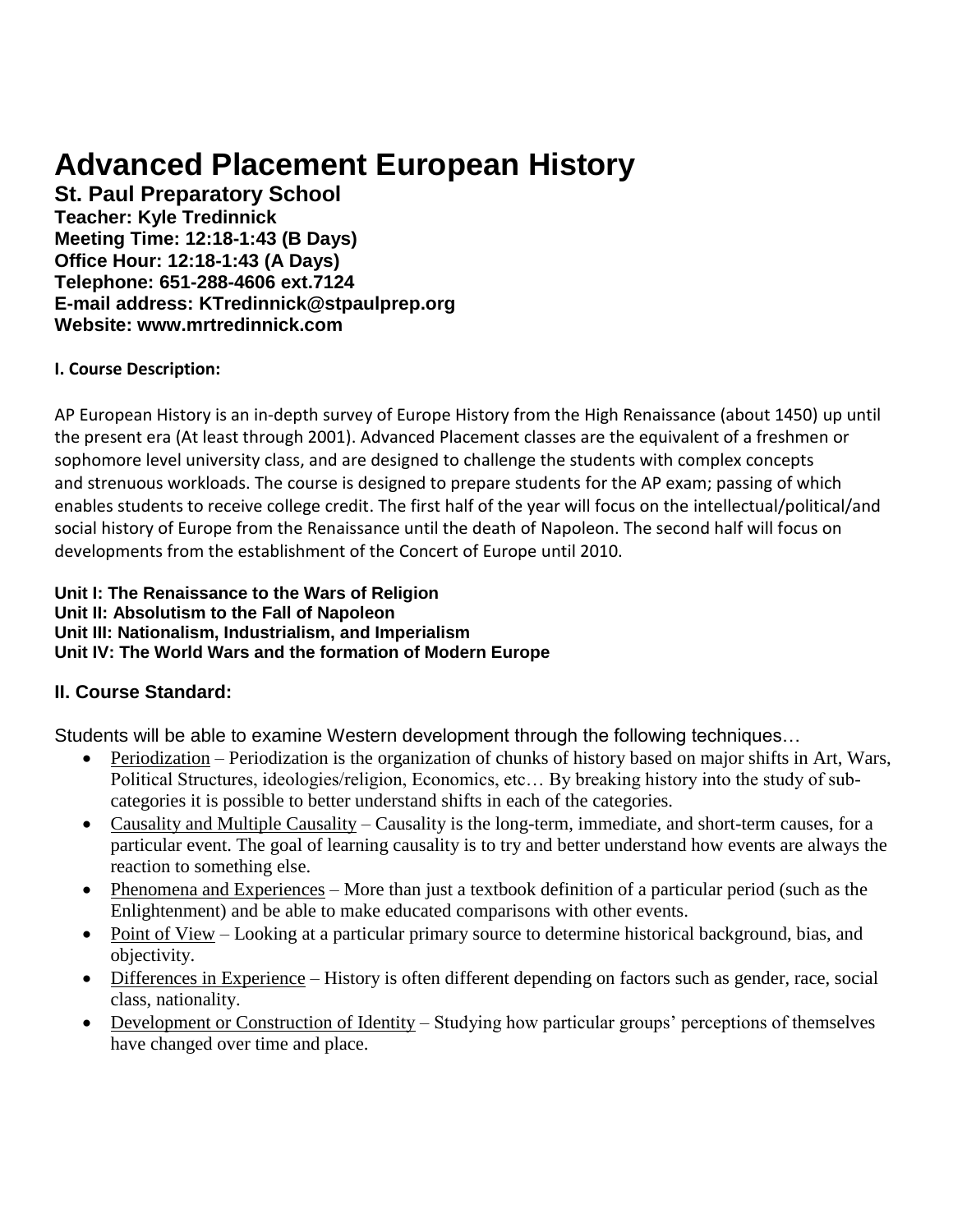## **III. Readings:**

- Merriman, John. A History of Modern Europe: From the Renaissance to the Present. New York: W. W. Norton.
- Gildea, Robert. *Barricades and Borders: Europe 1800-1914*, New York, Oxford Press, 2003
- Additional readings will be assigned throughout the course of the year

# **IV. Weekly Course Plan:**

|   |      |                                                                                                                                            | <b>Course Schedule Semester 1</b>                                                                                                           |                          |                                                                                                                                                                              |
|---|------|--------------------------------------------------------------------------------------------------------------------------------------------|---------------------------------------------------------------------------------------------------------------------------------------------|--------------------------|------------------------------------------------------------------------------------------------------------------------------------------------------------------------------|
| 1 | Week | Central Idea and Major<br>Assignments<br>Introduction<br>1 Day wk                                                                          | <b>Major Topics for Discussed</b><br><b>Course Expectation</b>                                                                              |                          | Readings and additional<br>Sources<br>5-18 (Merriman)                                                                                                                        |
| 2 |      | <b>Foundations of Modern</b><br><b>Europe</b><br>2 Day wk                                                                                  | Intellectual and<br>political heritage of<br>modern Europe<br>Social and economic<br>conditions leading up<br>to Renaissance                | $\overline{\phantom{a}}$ | The Dark Ages, History<br>Channel<br>The Divine Comedy,<br>Dante Alighieri<br>18-31 (Merriman)                                                                               |
| 3 |      | <b>Italian Renaissance</b><br>Socratic Discussion 1<br>Machiavelli "Is it better to<br>be feared or loved?" (Sept<br>20, 2013)<br>3 Day wk | Why Italy?<br>Changes in intellectual<br>thought<br>Artistic expression<br>Power and the idea of<br>the modern Prince<br>Rise of Secularism |                          | The Prince, Niccolo<br>Machiavelli<br>Assorted works of Da<br>Vinci, Michelangelo,<br>Raphael,<br>The Book of the<br>Courtier, Baldassare<br>Castiglione<br>44-79 (Merriman) |
| 4 |      | <b>Northern Renaissance</b><br>2 Day wk                                                                                                    | Reasons for Spread of<br>Renaissance<br>Differences from<br>Italian Renaissance<br>Reformation vs.<br>Secularism                            |                          | Utopia, Thomas More<br>In Praise of Folly,<br>Erasmus<br>Assorted works of<br>Holbein, Durer,<br><b>Bruegel</b><br>82-85 (Merriman)                                          |
| 5 |      | <b>The Reformation and Counter</b><br>Reformation<br>DBQ 1 (October 4, 2013)<br>3 Day wk                                                   | Challenging authority<br>of church<br>Formation of new<br>religious institutions<br>Causes and effects of<br>Catholic Response              |                          | 95 Theses, Martin<br>Luther<br>Letter to the<br>Archbishop of Mainz,<br>Martin Luther<br>"Martin Luther", The<br>Catholic Encyclopedia<br>85-125 (Merriman)                  |
| 6 |      | <b>New Monarchs</b>                                                                                                                        | The Rise of England,<br>Spain, and France<br>Power politics and the<br>growth of rivalries                                                  |                          | "Tudor Family Tree",<br>The British Monarch<br>(Website)<br>"Valois Family Tree",                                                                                            |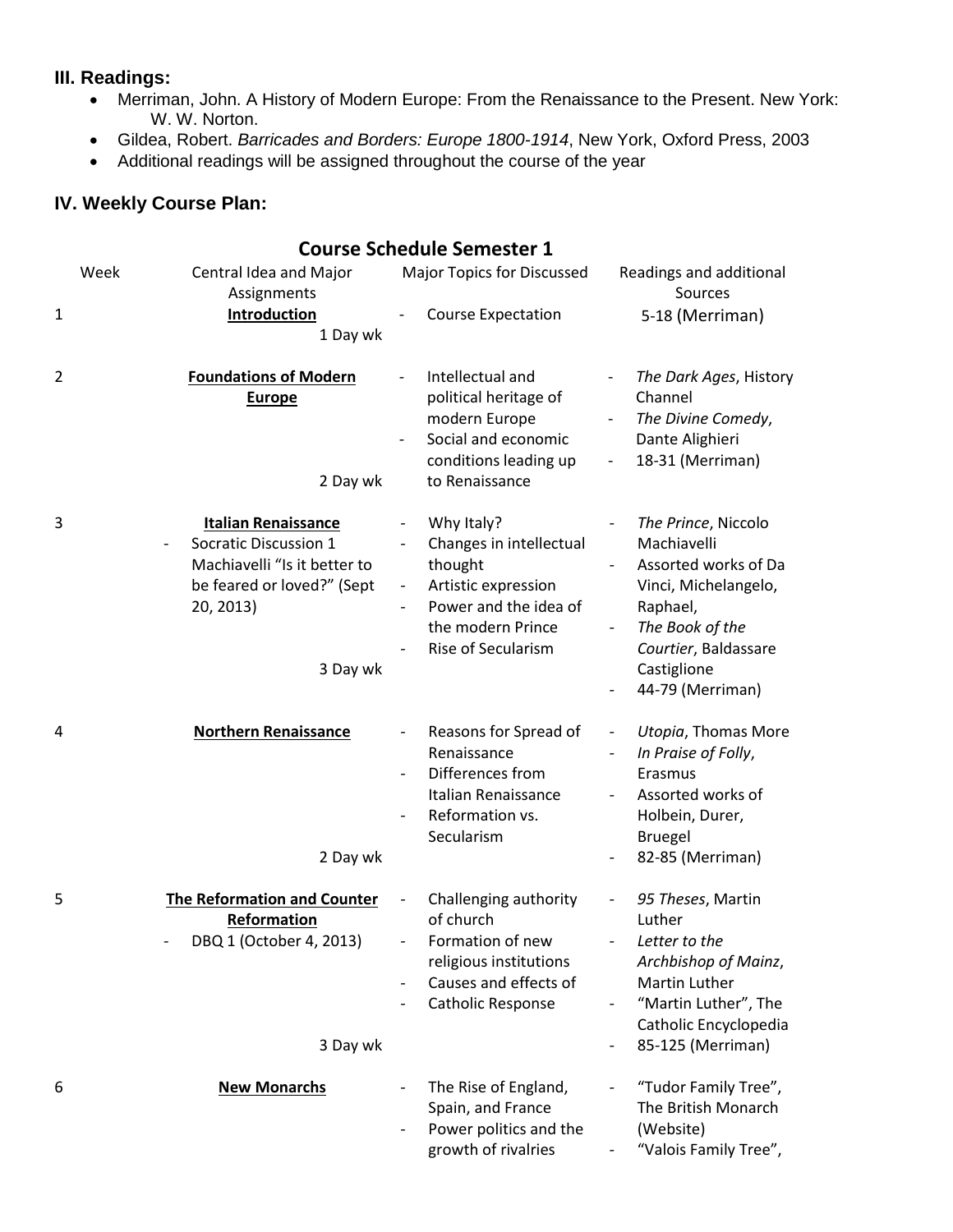|    | 2 Day wk                                                                                                 | Centralization of<br>political and economic<br>power                                                                                                                              |                                                                                  | Encyclopedia<br><b>Britannica</b><br>171-206 (Merriman)                                                                                                                                                                      |
|----|----------------------------------------------------------------------------------------------------------|-----------------------------------------------------------------------------------------------------------------------------------------------------------------------------------|----------------------------------------------------------------------------------|------------------------------------------------------------------------------------------------------------------------------------------------------------------------------------------------------------------------------|
| 7  | <b>Commercial Revolution and</b><br>the Age of Exploration<br>FRQ 1 (Oct 16, 2013)<br>2 Day wk           | Technological, Political,<br>and Economic causes<br>for exploration<br>Social changes due to<br>colonization<br>Global spread of<br>European power                                | $\overline{\phantom{a}}$<br>$\overline{\phantom{a}}$<br>$\overline{\phantom{a}}$ | Letter to the King and<br>Queen of Spain (1494),<br>Christopher Columbus<br>The Wealth of Nations,<br>Adam Smith<br><b>European Overseas</b><br>Holdings ca. 1600<br>(Map)<br>35-43 (Merriman)                               |
| 8  | <b>Wars of Religion</b><br>2 Day wk                                                                      | Change from religious<br>to political motives for<br>war<br>Changes in military<br>technology and tactics<br>Social and economic<br>impacts of 30 Years<br>War                    | $\overline{\phantom{a}}$<br>$\overline{\phantom{a}}$<br>$\overline{\phantom{a}}$ | "Europe in the age of<br>the Reformation", Dr.<br>E.L. Skip Knox<br>"Henry IV", Catholic<br>Encyclopedia<br>"Cardinal Richelieu",<br>Catholic Encyclopedia<br>30 Years War (Map)<br>125-161 (Merriman)<br>208-241 (Merriman) |
| 9  | <b>Unit I Test</b><br>Multiple Choice 1, DBQ 2,<br>and FRQ 2 (Oct 28&30, &<br>Nov 1, 2013)<br>2.5 Day wk |                                                                                                                                                                                   |                                                                                  | <b>Review All Readings</b>                                                                                                                                                                                                   |
| 10 | <b>Absolutism and Mercantilism</b><br>2 Day wk                                                           | Increasing autonomy<br>of Monarch<br><b>Expansion and rivalries</b><br>Nation building<br>Political and religious<br>ideology of Absolutism<br>Changes in Art and<br>Architecture |                                                                                  | Leviathan, Thomas<br>Hobbes<br>On Social Order and<br>Absolutism, Jean<br>Domat<br>242-283 (Merriman)                                                                                                                        |
| 11 | <b>Industrial and Scientific</b><br>Revolution<br>2.5 Day wk                                             | New means of<br>production and<br>introduction of the<br>working class<br>Celestial discoveries<br>and development of<br>scientific thinking                                      |                                                                                  | "Galileo's Defense",<br>Galileo<br>"Index of Prohibited<br>Books", Catholic<br>Encyclopedia<br>287-311 (Merriman)                                                                                                            |
| 12 | <b>Age of Enlightenment</b><br>Discussion 2 (Salon Style)<br>"Ideal form of<br>Government" (Nov 19,      | The Age of<br>Enlightenment a logical<br>extension of the<br>scientific revolution.                                                                                               | $\overline{\phantom{a}}$                                                         | Candide, Voltaire<br>Two Treatises on<br>Government, John<br>Locke                                                                                                                                                           |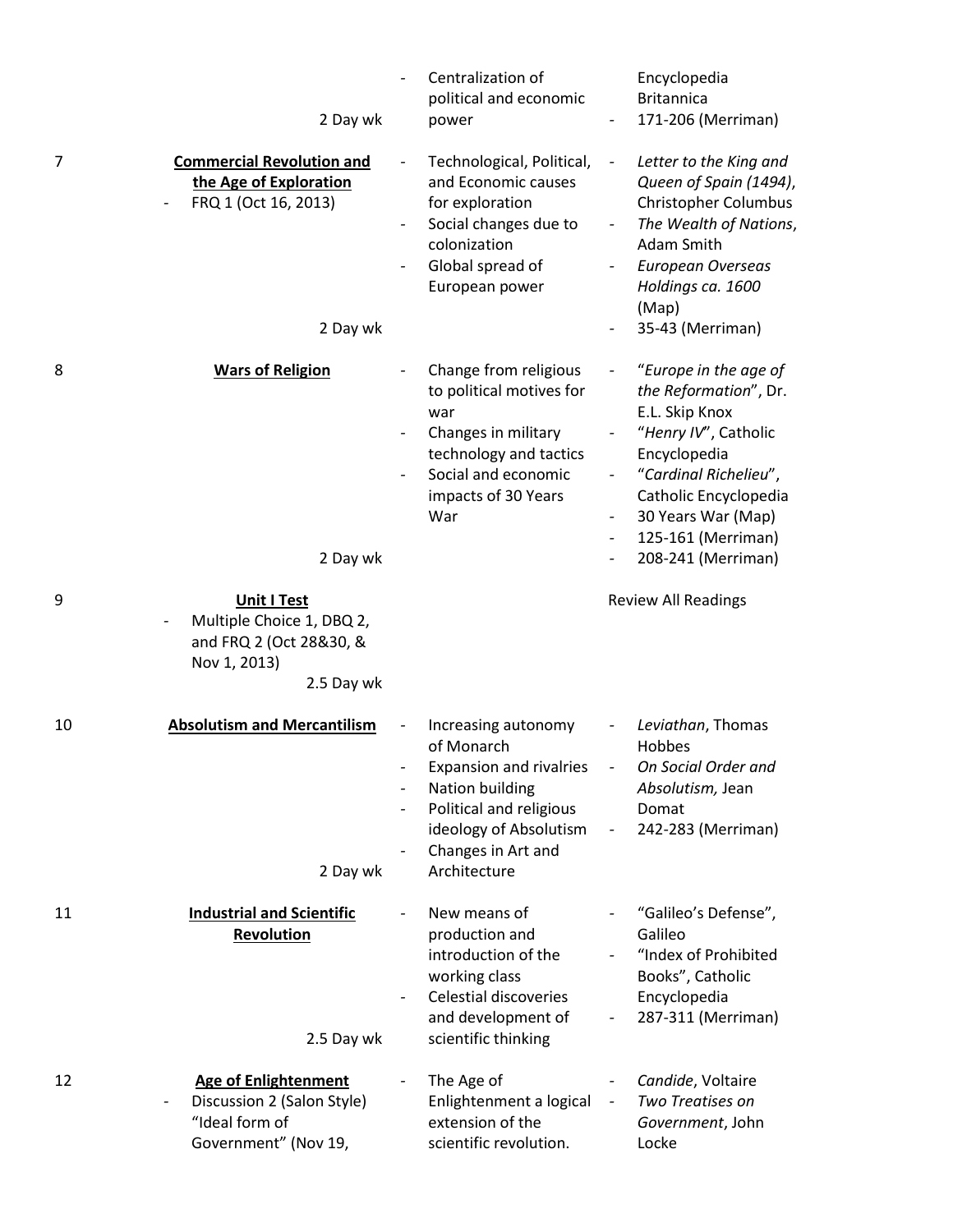|                        | 2013)<br>2 Day wk                                                                   | The connection of<br>Enlightenment thinking<br>to the rise of new<br>social classes.<br>New ideas on<br>government and<br>societal structure.                                                                                | $\overline{\phantom{a}}$<br>$\overline{a}$ | The Spirit of the Laws,<br>Montesquieu<br>Emile, Jean-Jacques<br>Rousseau<br>312-336 (Merriman)<br>360-385 (Merriman)                                                   |
|------------------------|-------------------------------------------------------------------------------------|------------------------------------------------------------------------------------------------------------------------------------------------------------------------------------------------------------------------------|--------------------------------------------|-------------------------------------------------------------------------------------------------------------------------------------------------------------------------|
| 13                     | <b>Enlightenment Monarchs</b><br>1 Day wk                                           | The ways in which the<br>Enlightenment was<br>embraced or rejected<br>by established classes.<br>Impact of the<br>Enlightenment on the<br>power structure of<br>Europe and beyond.                                           | $\qquad \qquad \blacksquare$               | Letter to Catherine the<br>Great (1774), Denis<br>Diderot<br>Common Sense,<br><b>Thomas Paine</b><br>336-348 (Merriman)<br>349-360 (Merriman)                           |
| 14                     | <b>French Revolution</b><br>FRQ 3 (December 6,<br>2013)<br>3 Day wk                 | Causes and effects for<br>the revolution<br>Attempts at forming a<br>constitution<br>The Phases of the<br>Revolution and their<br>impacts                                                                                    |                                            | The Declaration of<br>Rights of Man and of<br>the Citizen<br>Declaration of the<br>Rights of Woman and<br>the Female Citizen,<br>Olympe De Gouges<br>435-478 (Merriman) |
| 15                     | <b>Napoleon</b><br>DBQ 3 (December 12,<br>2013)<br>2 Day wk                         | The rise of the Nation-<br>State and empire<br>building<br><b>Hegemony Theory</b><br>The End of the French<br>Revolution and the re-<br>structuring of France<br><b>Building of Modern</b><br>Military forces and<br>tactics | $\overline{\phantom{a}}$                   | Proclamation of 29<br>Frimaire the year X,<br><b>Toussaint L'Ouverture</b><br>Napoleonic Code,<br>Napoleon Bonaparte<br>479-512 (Merriman)                              |
| 16                     | <b>Unit II Test</b><br>Multiple Choice 2 and FRQ<br>4 (Dec 16&18, 2013)<br>2 Day wk |                                                                                                                                                                                                                              |                                            | <b>Review All Readings</b>                                                                                                                                              |
| Winter<br><b>Break</b> | December 20, 2013 - January,<br>5,2014                                              | <b>Selected Readings</b>                                                                                                                                                                                                     |                                            | <b>Barricades and Borders,</b><br>Robert Gildea                                                                                                                         |
| 17                     | <b>Nationalism and the</b><br>Revolutions of 1820, 1830, and<br>1848                | The impact of<br>Nationalism and the<br>formation of new<br><b>Nation States</b>                                                                                                                                             | $\overline{\phantom{a}}$                   | The Massacre at Chios,<br><b>Eugene Delacroix</b><br>Europe after the<br>Congress of Vienna                                                                             |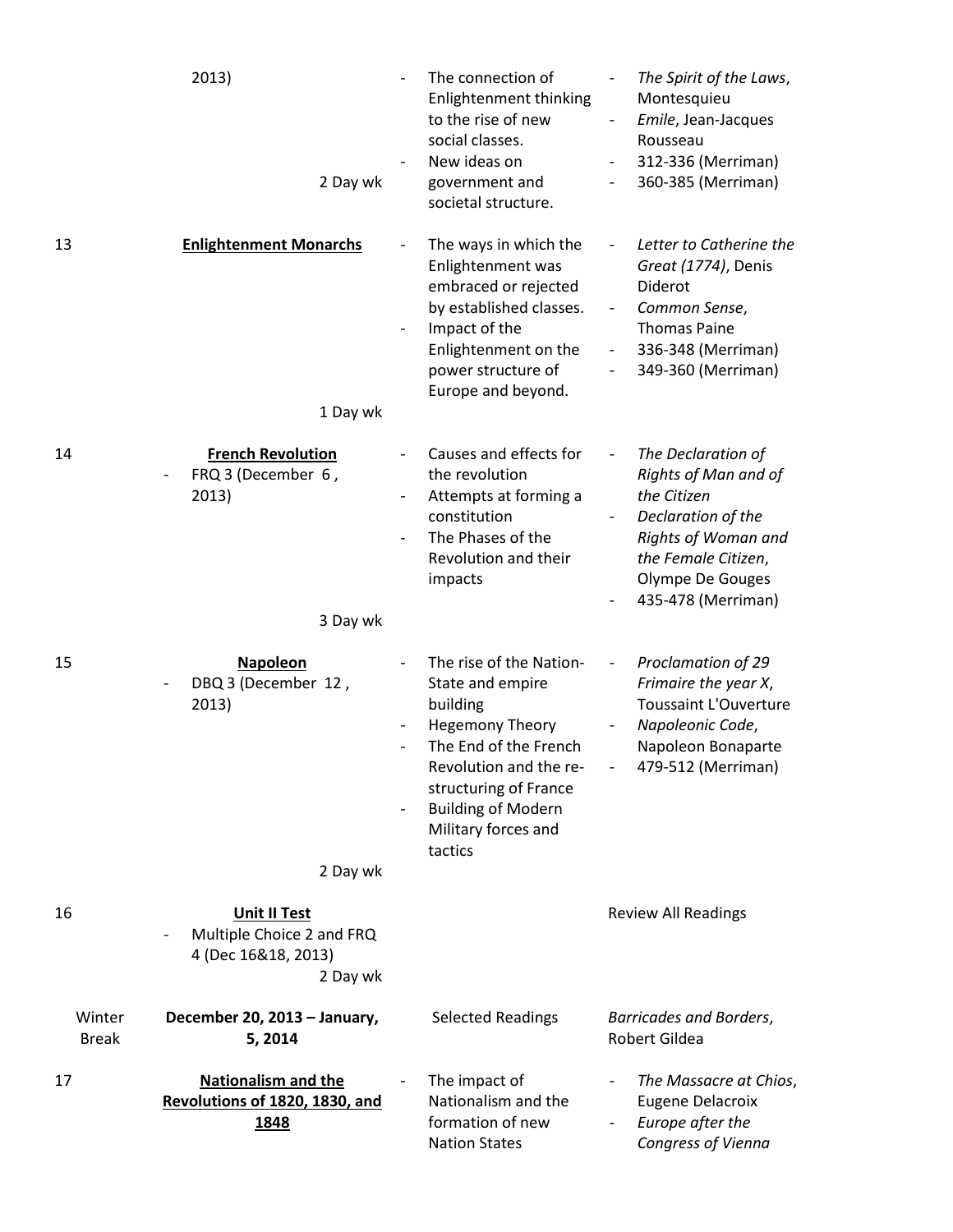|    | 3 Day wk                                                                                                           | $\overline{\phantom{0}}$<br>$\overline{\phantom{a}}$ | Declining power of<br>aristocracy<br>Causes and effects of<br>revolutions in first half<br>of 19 <sup>th</sup> century     | $\sim 100$<br>$\overline{\phantom{0}}$ | (Map)<br><b>Epidaurian Organc</b><br>Statute of 1822<br>- 569-612 (Merriman)<br>613-643 (Merriman) |
|----|--------------------------------------------------------------------------------------------------------------------|------------------------------------------------------|----------------------------------------------------------------------------------------------------------------------------|----------------------------------------|----------------------------------------------------------------------------------------------------|
| 18 | <b>Post Napoleonic Europe</b><br>(Finals Week)<br>DBQ 4 (Jan 16, 2013)<br>$\overline{\phantom{a}}$<br>1 Day Week - | $\overline{\phantom{a}}$<br>$\overline{\phantom{a}}$ | Temporary unification<br>of Europe<br><b>Power Politics</b><br><b>Nationalist Movements</b><br>-----End of Semester 1----- |                                        | <b>Review All Readings</b>                                                                         |
|    |                                                                                                                    |                                                      | <b>Course Schedule Semester 2</b>                                                                                          |                                        |                                                                                                    |

| 19 | <b>Industrial Revolution</b><br>1 Day wk                                                                                                                                                                 |                                                      | Social and cultural<br>impacts of<br>industrialization                                                                                                          |                                                                                                       | An Essay on the<br>Principle of<br>Population, Thomas<br>Malthus<br>513-532 (Merriman)                                                                                                                     |
|----|----------------------------------------------------------------------------------------------------------------------------------------------------------------------------------------------------------|------------------------------------------------------|-----------------------------------------------------------------------------------------------------------------------------------------------------------------|-------------------------------------------------------------------------------------------------------|------------------------------------------------------------------------------------------------------------------------------------------------------------------------------------------------------------|
| 20 | <b>Industrial Revolution and its</b><br><b>Impact on Society</b><br><b>Discussion 3 (Socratic</b><br>$\overline{\phantom{0}}$<br>Style) "Capitalism,<br>Communism, or<br>Manorialism?" (Jan 30,<br>2014) |                                                      | Rise importance of the<br>working class<br>Working and living<br>conditions<br>Impact of Industrial<br>Revolution on Social<br>theory                           | $\overline{\phantom{a}}$                                                                              | Communist Manifesto,<br>Karl Marx and<br><b>Frederick Engels</b><br><b>Report on Sanitary</b><br>Conditions, Edwin<br>Chadwick<br>532-568 (Merriman)                                                       |
|    | 2 Day wk                                                                                                                                                                                                 |                                                      |                                                                                                                                                                 |                                                                                                       |                                                                                                                                                                                                            |
| 21 | <b>Imperialism</b><br>3 Day wk                                                                                                                                                                           | $\overline{\phantom{0}}$                             | The application of<br>Darwinian thought to<br>Race relations<br>Empire building and<br>Jingoism<br>Spread of European<br>influence to Asia and<br>Africa        | $\qquad \qquad -$<br>$\overline{\phantom{a}}$<br>$\overline{\phantom{a}}$<br>$\overline{\phantom{0}}$ | White Man's Burden,<br><b>Rudyard Kipling</b><br>Assorted Maps of<br><b>Berlin Conference</b><br>Heart of Darkness,<br>Joseph Conrad<br>819-862 (Merriman)                                                 |
| 22 | <b>The Victorian Era</b><br>DBQ 5 (Feb 13, 2014)<br>2 Day wk                                                                                                                                             | $\overline{\phantom{a}}$<br>$\overline{\phantom{a}}$ | Nationalism and<br>aggressive power<br>politics<br>Industrial might as a<br>means of domination<br>Technological<br>superiority<br>Rise of Italy and<br>Germany |                                                                                                       | Charge of the Light<br>Brigade, Alfred Lord<br>Tennyson<br>Memoirs, Otto von<br><b>Bismarck</b><br><b>King Victor Emmanuel</b><br>Address to Parliament,<br>1871, Victor<br>Emmanuel<br>649-741 (Merriman) |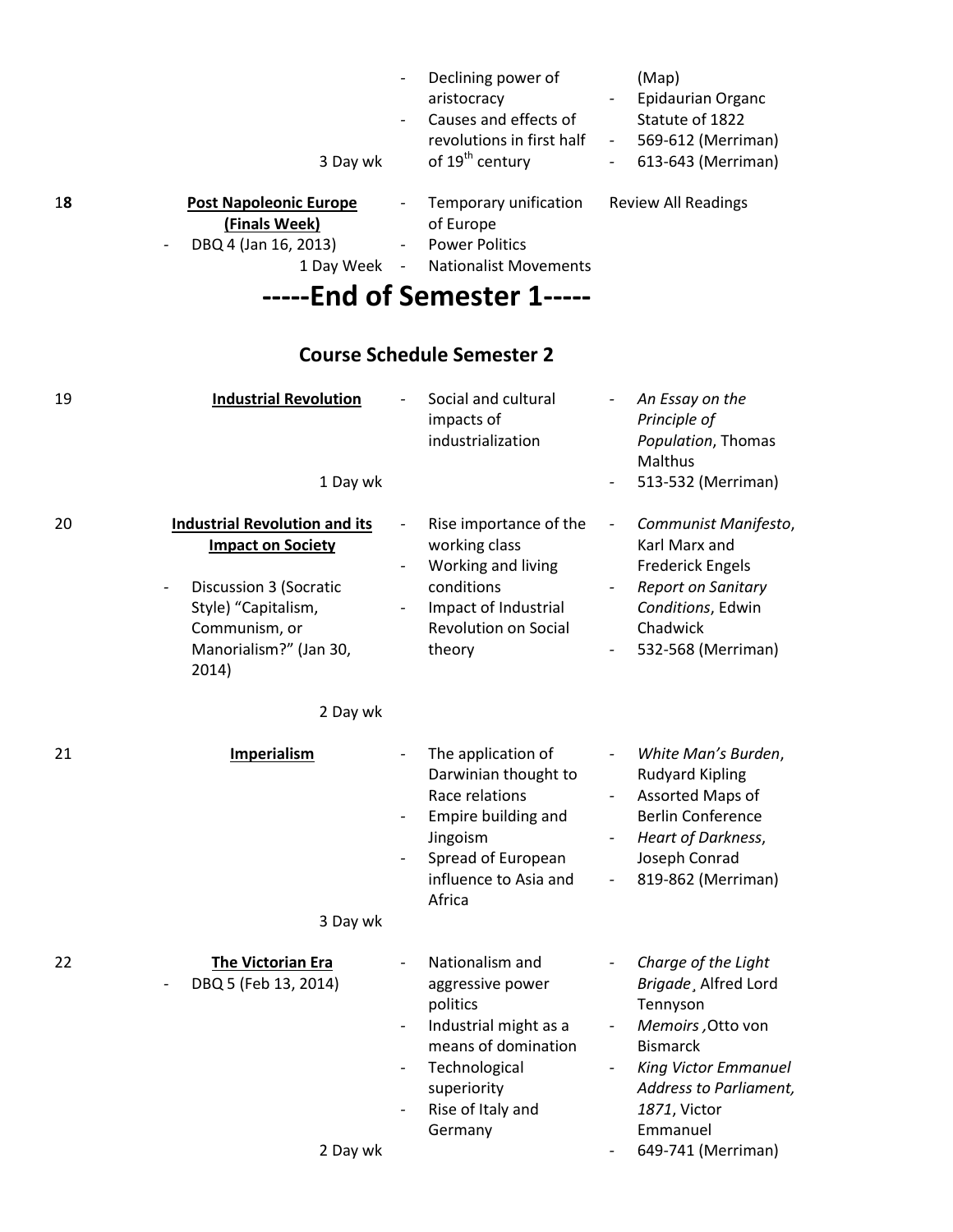| 23                  | <b>Belle Époque</b><br>2 Day wk                                                                   | $\overline{\phantom{a}}$ | Romanticism vs.<br>Realism art and<br>literature<br>Impressionism and<br>neo-Impressionism<br>Escapism<br><b>Consumer and Leisure</b><br>culture                                               |                                                      | Assorted works of<br>Seurat, Monet, Renoir,<br>Degas, Cézannes,<br>Pissarro<br>742-818 (Merriman)                                                                                                                                       |
|---------------------|---------------------------------------------------------------------------------------------------|--------------------------|------------------------------------------------------------------------------------------------------------------------------------------------------------------------------------------------|------------------------------------------------------|-----------------------------------------------------------------------------------------------------------------------------------------------------------------------------------------------------------------------------------------|
| 24                  | <b>Unit III Test</b><br>- Multiple Choice 3, DBQ 6, FRQ<br>5 (Feb 24, 26, 28, 2014)<br>2.5 Day wk |                          |                                                                                                                                                                                                |                                                      | <b>Review All Readings</b>                                                                                                                                                                                                              |
| 25                  | <b>Origins and Beginning of</b><br>World War I<br>2 Day wk                                        |                          | The role of<br>Nationalism,<br>Industrialism, militarist,<br>and the system of<br>entangling alliances as<br>the causes for war<br>General progression of<br>the outbreak of war               |                                                      | <b>Willy and Nicky</b><br>Telegrams, Kaiser<br>Willhelm II and Tsar<br>Nicholas II<br><b>Blank Cheque,</b><br>Theobald von<br>Bethmann-Hollweg<br><b>Warrior Against His</b><br>Will, J. Koettgen<br>(translator)<br>863-907 (Merriman) |
| 26                  | The End of World War I and<br>the Russian Revolution<br>3 Day wk                                  |                          | Strategies and effects<br>of World War I<br>Peace negotiations<br>Fall of monarchies and<br>rise of democratic and<br>communist states<br>Causes of Russian<br>Revolution<br>Russian Civil War | $\overline{\phantom{a}}$<br>$\overline{\phantom{a}}$ | Assorted photographs<br>and accounts of the<br>war<br>Fourteen points of<br>Peace, Woodrow<br>Wilson<br>The Treaty of<br>Versailles<br>All Quiet on the<br>Western Front, Erich<br>Maria Remarque<br>907-926 (Merriman)<br>927-949      |
| 27                  | <b>The Age of Anxiety</b>                                                                         | $\overline{\phantom{a}}$ | <b>Effects of World War I</b><br>on the Social, Political,<br>and Economic order<br>Rise of fascism<br>Global depression and<br>economic                                                       | $\overline{\phantom{a}}$<br>$\overline{\phantom{a}}$ | Mein Kampf, Adolf<br>Hitler<br>Homage to Catalonia,<br>George Orwell<br>949-954 (Merriman)<br>955-992 (Merriman)                                                                                                                        |
| <b>Spring Break</b> | 2 Day wk<br>March 22 - April 1, 2014                                                              |                          | interdependence                                                                                                                                                                                |                                                      | 993-1048 (Merriman)<br>Review all Readings                                                                                                                                                                                              |
|                     | DBQ 7 (Mar 20, 2014)                                                                              |                          |                                                                                                                                                                                                |                                                      |                                                                                                                                                                                                                                         |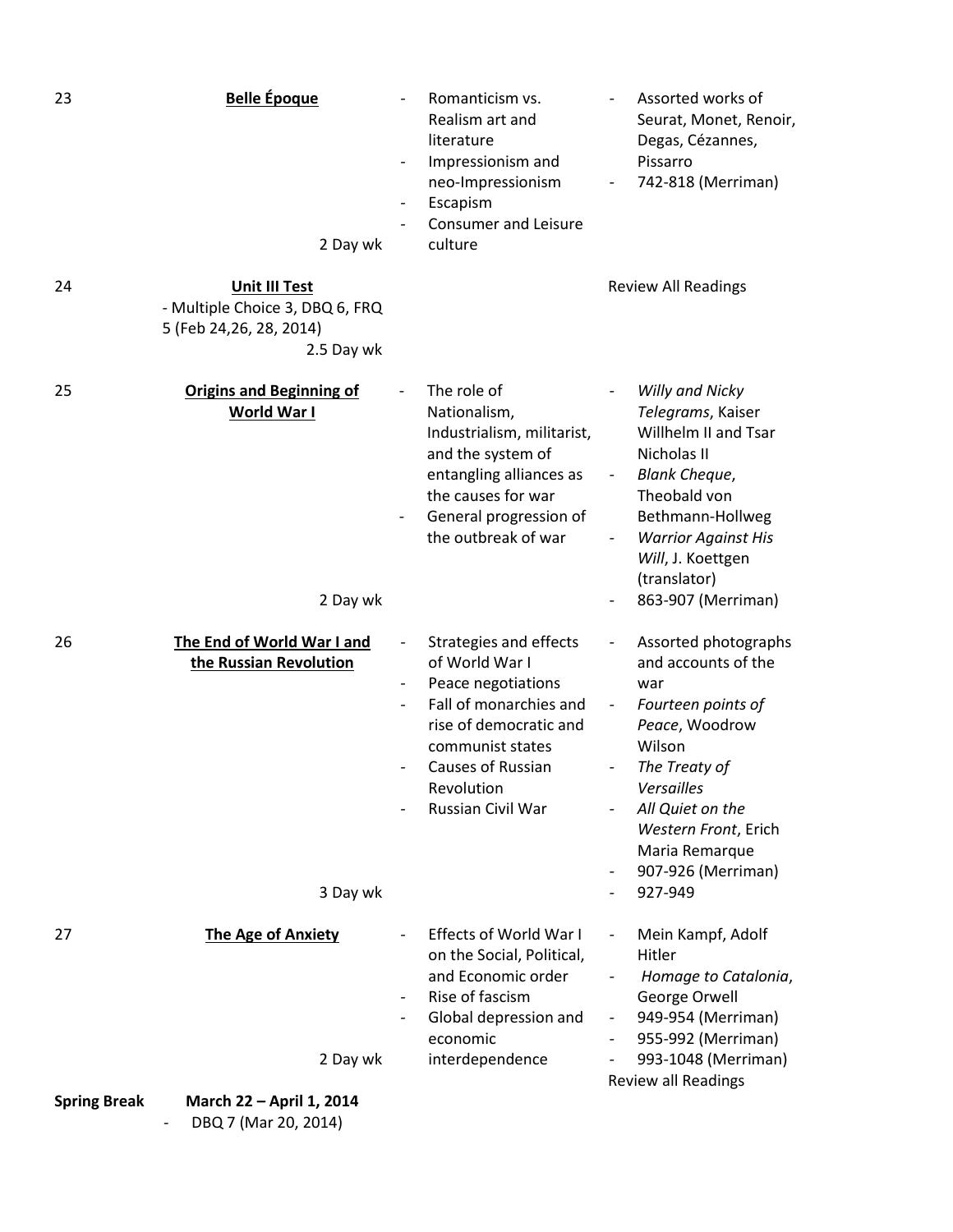| 28 | <b>World War II</b><br>2 Day wk                                                                                                                        |                          | The Causes and<br>progression of the<br>beginnings of World<br>War II<br>Strategy and turning<br>points<br>Ideological and<br>political motives                                                                                                                            | Assorted speeches of<br>Winston Churchill,<br>Joseph Stalin, Adolf<br>Hitler, and Benito<br>Mussolini<br>Assorted photographs<br>and maps<br>Order of the Day, June<br>6, 1944, Dwight D.<br>Eisenhower<br>1049-1103 (Merriman)                                          |
|----|--------------------------------------------------------------------------------------------------------------------------------------------------------|--------------------------|----------------------------------------------------------------------------------------------------------------------------------------------------------------------------------------------------------------------------------------------------------------------------|--------------------------------------------------------------------------------------------------------------------------------------------------------------------------------------------------------------------------------------------------------------------------|
| 28 | Aftermath of World War II and<br><b>Origins of the Cold War</b><br>Discussion 4 (Trial format)<br>"Judgment at Nuremburg"<br>(Apr 3, 2014)<br>2 Day wk |                          | Ideological battles and<br>the division of Europe<br>between NATO and<br><b>Warsaw Pact</b><br><b>Creation of United</b><br><b>Nations</b><br>Decolonization<br>Discovery of evidence<br>of Holocaust and push<br>for Israel<br><b>Trials of leading Nazi</b><br>officials | Iron Curtain Speech,<br>$\qquad \qquad \blacksquare$<br><b>Winston Churchill</b><br>Night, Eli Wiesel<br>$\overline{\phantom{0}}$<br>Quit India Speech,<br>Mahatma Ghandi<br><b>Testimony of Rudolph</b><br>Hess, Nuremburg Trial<br>Transcripts<br>1106-1146 (Merriman) |
| 29 | <b>Cold War Europe</b><br>3 Day wk                                                                                                                     |                          | Push for unification of<br><b>Western and Eastern</b><br>blocs<br>Détente and the<br>thawing of relations                                                                                                                                                                  | A Day in the Life of<br>Ivan Denisovich,<br>Andrei Solzhenitsyn<br>Khruschevs Secret<br>Speech, Nikita<br>Khruschev<br>1147-1175 (Merriman)                                                                                                                              |
| 30 | <b>Europe since the fall of the</b><br><b>Soviet Union</b><br>2 Day wk                                                                                 |                          | Reasons and effects of<br>the fall of the Soviet<br>Union<br>Reunification of<br>Eastern Europe and<br>building of European<br>Union                                                                                                                                       | Charter of the<br>Fundamental Rights of<br>the European Union<br>1176-1218 (Merriman)<br>1219-1239 (Merriman)<br>$\overline{\phantom{a}}$                                                                                                                                |
| 31 | <b>Unit IV Test</b><br>DBQ 8, FRQ 6, and Multiple<br>Choice 4 (Apr 21, 23, & 25,<br>2014)<br>3 Day wk                                                  |                          |                                                                                                                                                                                                                                                                            | <b>Review All Readings</b>                                                                                                                                                                                                                                               |
| 32 | <b>Review</b><br>2 Day wk                                                                                                                              | $\overline{\phantom{a}}$ | Timeline activity<br>Cause and Effect<br>Periodization                                                                                                                                                                                                                     | <b>Review All Readings</b>                                                                                                                                                                                                                                               |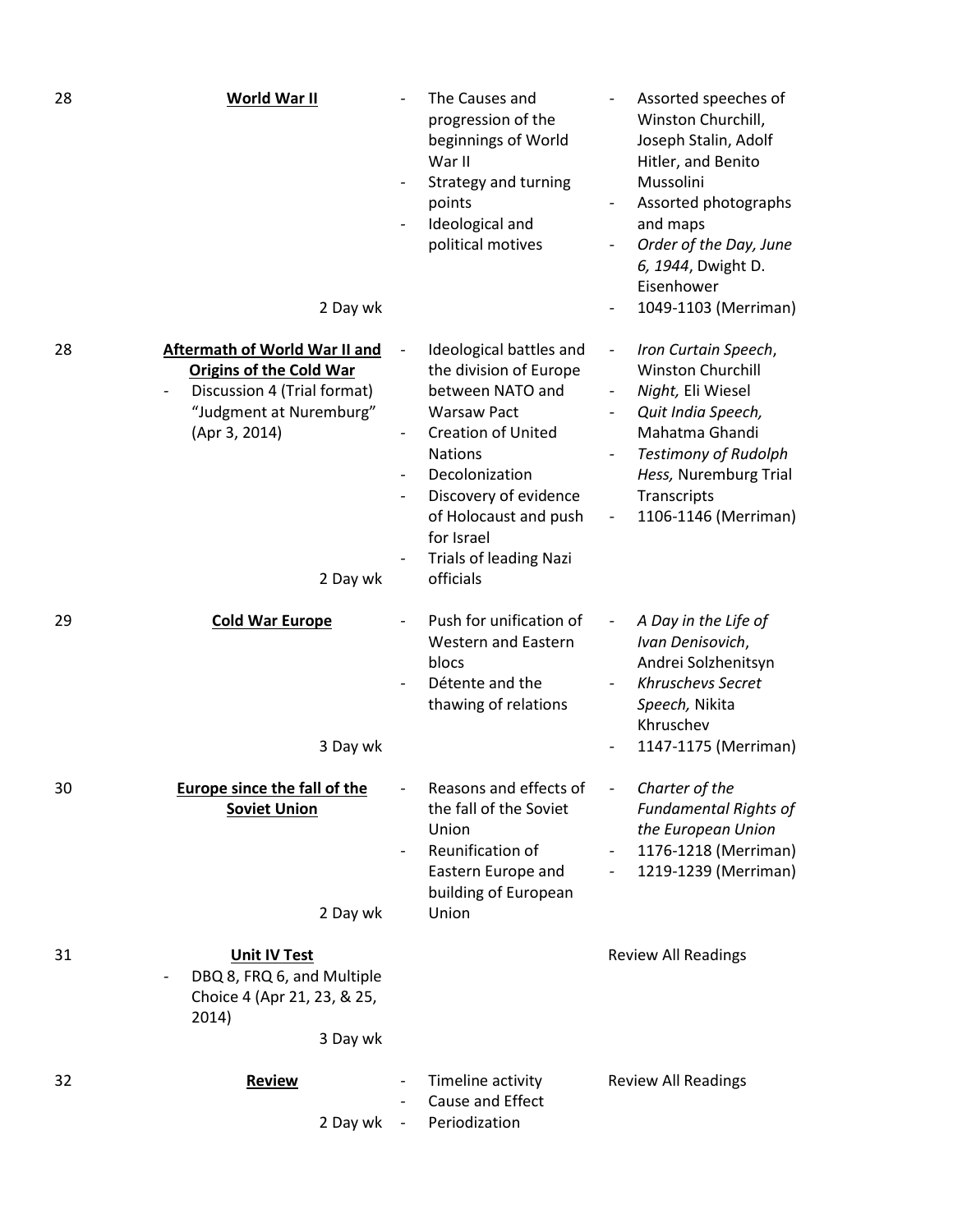| 33 | <b>Review</b><br>DBQ 9, Multiple Choice 5 -<br>$\overline{\phantom{a}}$<br>(May 7, 9, 2014)<br>3 Day wk | <b>Timeline Activity</b><br>$\overline{\phantom{0}}$<br><b>Practice Questions</b><br>Student grading<br>$\overline{\phantom{0}}$ | <b>Review All Readings</b> |
|----|---------------------------------------------------------------------------------------------------------|----------------------------------------------------------------------------------------------------------------------------------|----------------------------|
| 34 | <b>AP Test Week</b><br>2 Day wk                                                                         | Test Wednesday May<br>-<br>14, 2014                                                                                              | <b>Review All Readings</b> |
| 35 | <b>Diplomacy</b><br>3 Day wk                                                                            |                                                                                                                                  |                            |
| 36 | <b>Diplomacy</b><br>2 Day wk                                                                            |                                                                                                                                  |                            |
| 37 | <b>End of Year Wrap-Up</b><br>(Finals Week)<br>1 Day wk                                                 |                                                                                                                                  |                            |

**\*** Schedule is tentative and subject to change

\*Additional Readings, Artwork, & Maps may be used throughout the course of the semester

## **V. Evaluation:**

#### Homework

- Handed In Assignments will periodically be collected to be graded
- Homework Checks Teacher will do visual check to ensure completion
- Homework Quiz Surprise Quizzes will be occasionally given to test students' understanding of homework.
- $\bullet$

## Class work

- In Class Assignments Students will be required to do assignments in class that will checked for completion, or collected and graded
- Class Discussions Periodically there will be classroom discussions. Students will be graded based on participation in discussions

## Tests/Quizzes

- Document Based Question A Test where a student will be forced to use prior information along with information from provided documents to answer a question.
- Free-Response Question **-** Students will be given a selection of essay style questions in which they will have to answer a thematic style question.
- Multiple Choice **–** Students are given a choice of responses, in many cases more than one of the choices may be correct. In this situation students will need to come up with a most correct answer.

## **Participation**

- Much of the class will be organized around classroom discussions based on the previous day's reading assignment. Failure to do the reading will limit your ability to participate in classroom discussions and negatively impact your grade.
- Contribution Students need to be engaged in class activities. Students will benefit by being involved with discussions, answering, and asking questions.